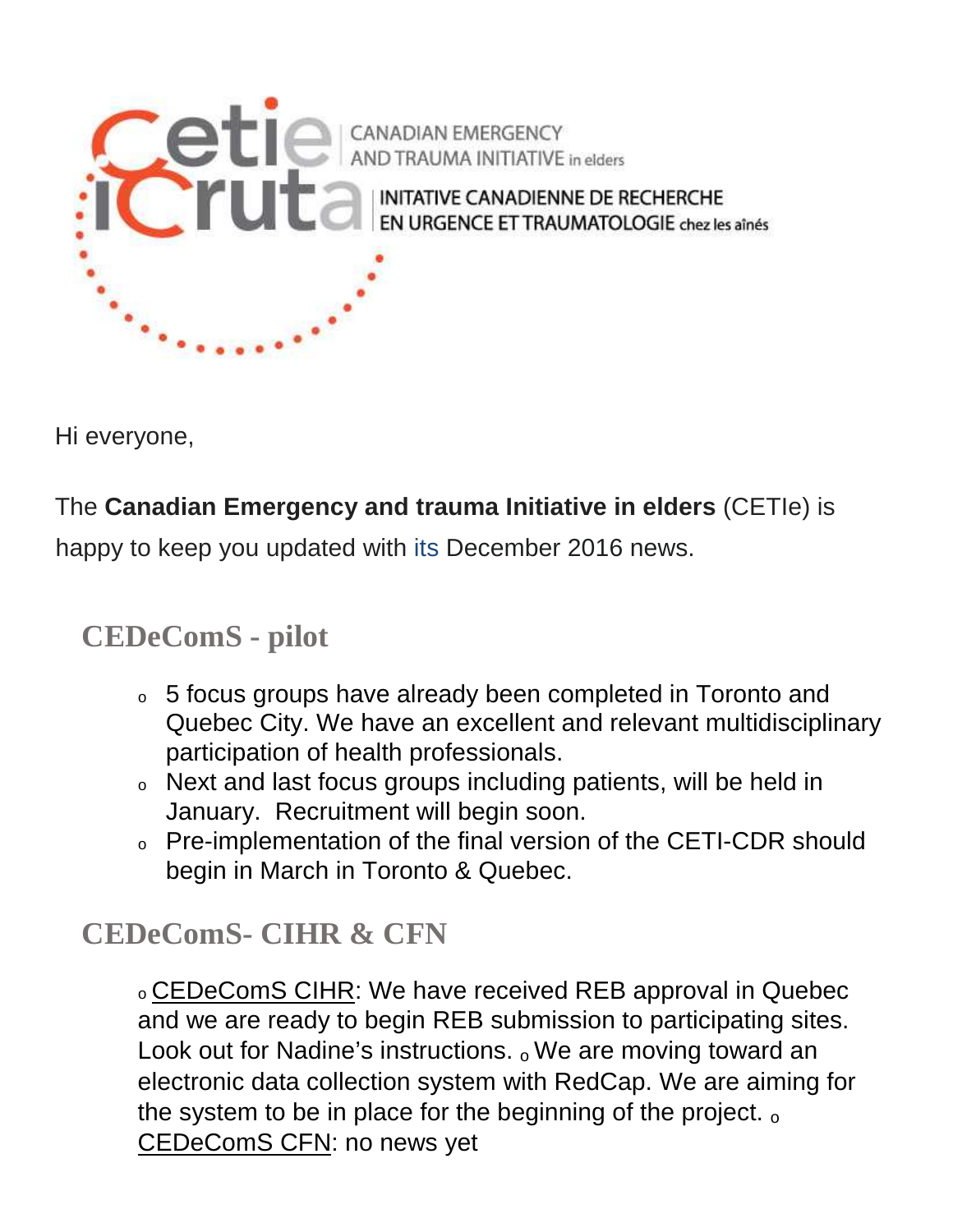## **CETI**

« A simple, quick and cheap mobility test that can establish the risk of functional decline in autonomous elderly people» **Go see this article** !!! ( French only)

https://www.lefil.ulaval.ca/marche-vers-declin/

## **Geriatric Trauma**

We are preparing a data extraction from the Public Insurance organization in Quebec (RAMQ) to describe the global state of healthcare to injured seniors, from prehospital care to rehabilitation services. We are still waiting on REB approval.

## **MIDI-INDEED**

We would like to congratulate all the students of the project for their presentations to the Canadian Association of Gerontology Scientific meeting and the Congress of the Association of Emergency Physicians of Quebec.(AMUQ)

A few abstracts will soon be submitted to the CAEP Congress. Hope to see you there!

The first article (data from Phase 1) will soon be sent to the coauthors for comments and review.

Co-investigators will be invited to a post-Phase 2 / End of project phone conference in January 2017. Check your emails! Some results from phase 1 ...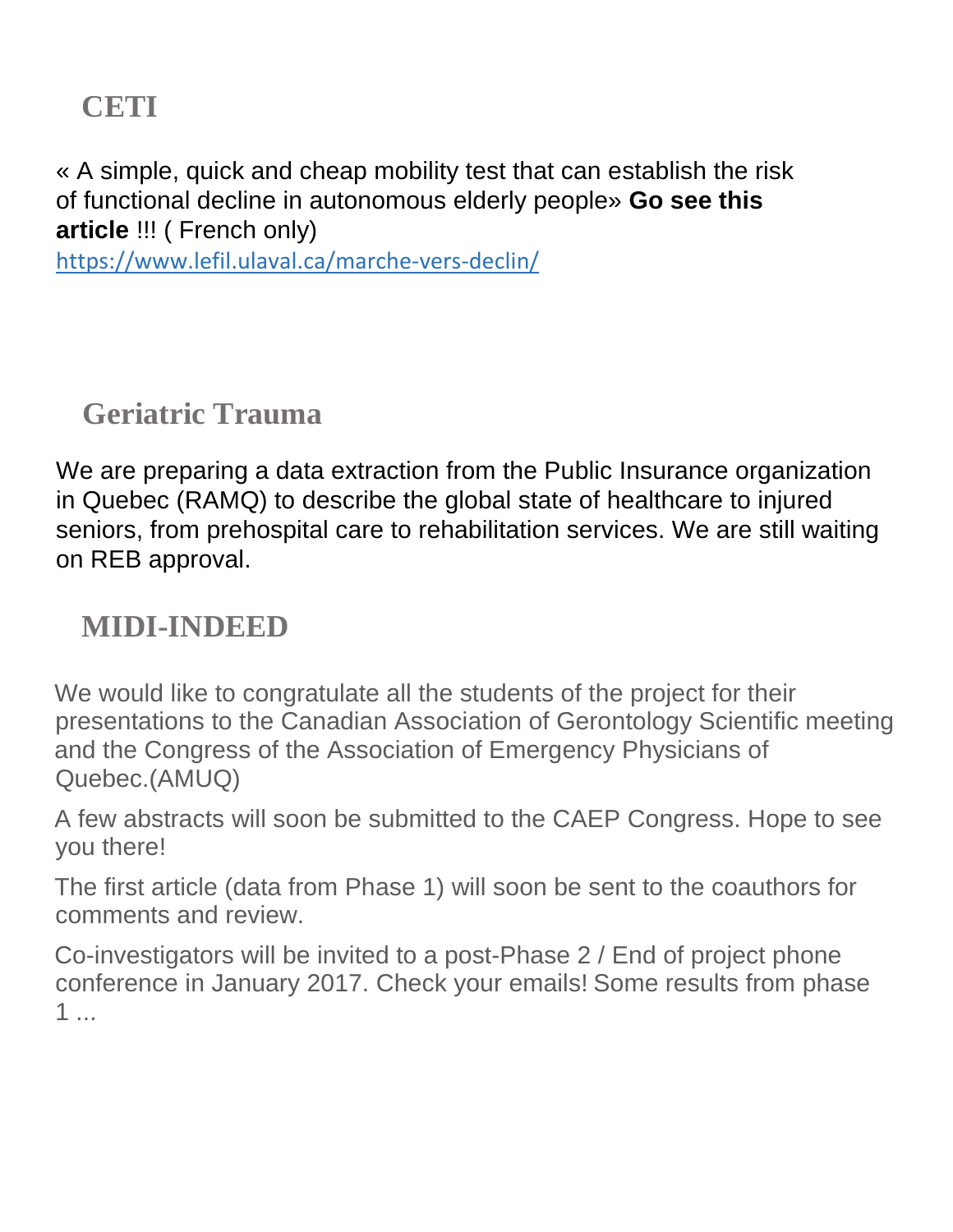

## **EDU RAPID**

- Randomization has now begun in both Quebec sites.
- The first 3 randomized physicians at the site of Hôpital EnfantJésus receive training on the ultrasound-guided block anesthesia. After this training, they will be able to perform the block anesthesia.
- The other physicians will remain in the control group (so will their patients).
- After 8-9 weeks, an additional group of 3 doctors will be randomized and so on.

### **Award :**

Congradulation to **Nathalie Veillette** who received the Betty-Havens Award for application Knowledge in the Aging from the CIHR Institute of Aging!

http://cihr-irsc.gc.ca/f/50053.html

**We recently published:**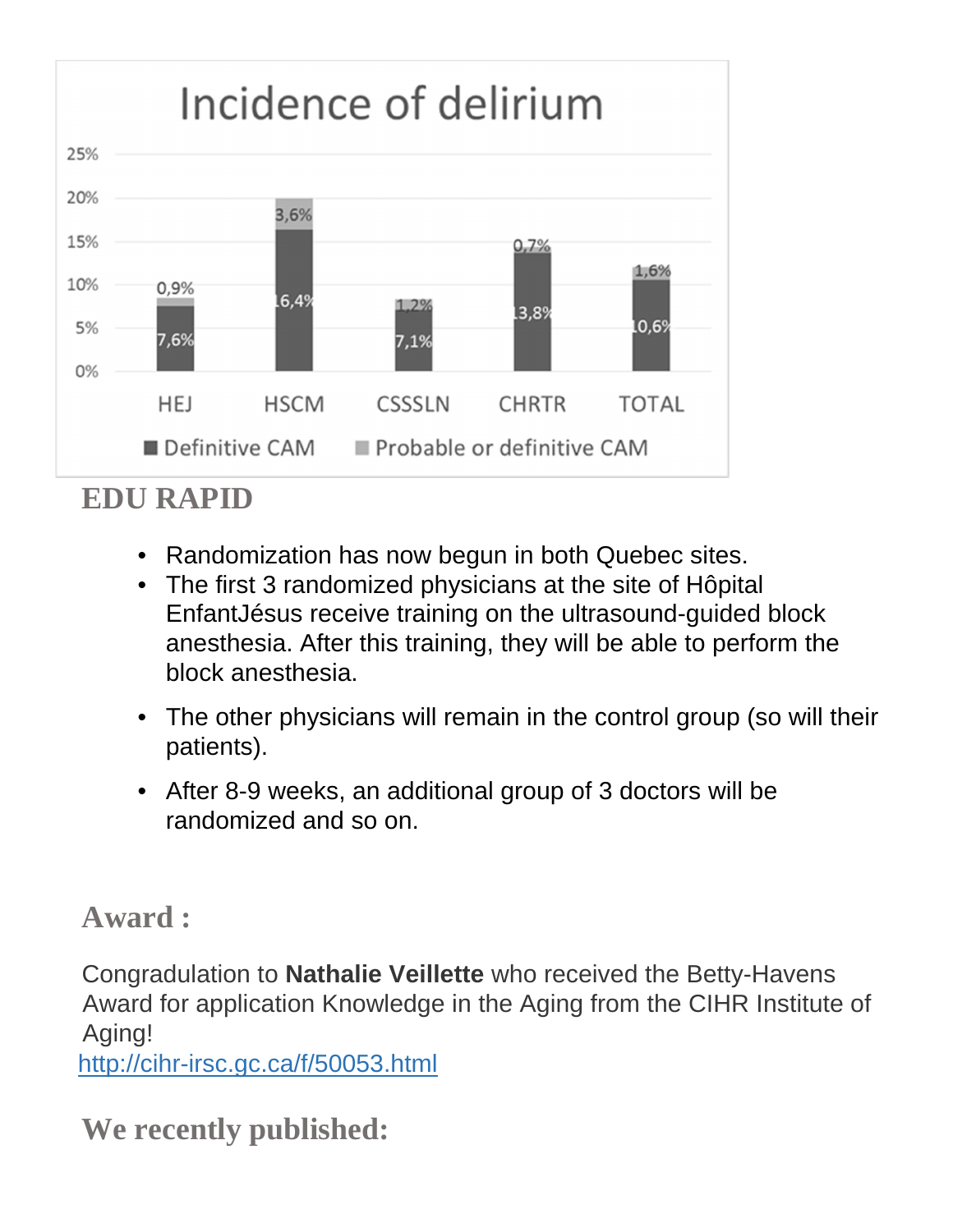**Feasibility of emergency department point-of-care ultrasound for rib fracture diagnosis in minor thoracic injury.**

**Lalande É**, Guimont C, **Émond M**, Parent MC, Topping C, **BatomenKuimi BL**, **Boucher V, Le Sage N**. CJEM. 2016 Oct 17:1-7. [Epub ahead of print]

**Geriatric Emergency Management nurse's views on prediction and management of functional decline in older adults after a minor trauma..** 

**Wilding, L**., Abdulaziz, K., Brehaut, J., Taljaard, M., **Emond, M., Sirois, M-J., & Perry, J.**

(2016) Journal of the Canadian Gerontological Nursing Association Perspectives, 39(1), 15-22 (see attached file)

**Recently accepted article:**

**Emergency Department stay associated delrium in older patients. Émond M**, Grenier D, Morin J, **Eagles D, Boucher V, Le Sage N**, Mercier É, **Voyer P, Lee J** Canadian Geriatrics Journal. (2016) Age and Ageing, Oxford journals Oct. 2016, 0: 1–6 doi: 10.1093/ageing/afw184

#### **Factors influencing time to computed tomography in emergency department patients with suspected subarachnoid haemorrhage.**

Khan M, Sivilotti ML, Bullard MJ, **Émond M**, **Sutherland J, Worster A**, Hohl CM, **Lee JS**, Eisenhauer M, Pauls M, Lesiuk H, Wells GA, Stiell IG, **Perry JJ**.

Emerg Med J. 2016 Sep 22. pii: emermed-2016-205785. doi: 10.1136/emermed-2016-205785. [Epub ahead of print] PMID:27660386

#### **Test-Retest Reliability of a Serious Game for Delirium Screening in the Emergency Department**.

Tong T, Chignell M, Tierney MC, **Lee JS**. Front Aging Neurosci. 2016 Nov 7;8:258. PMID:27872590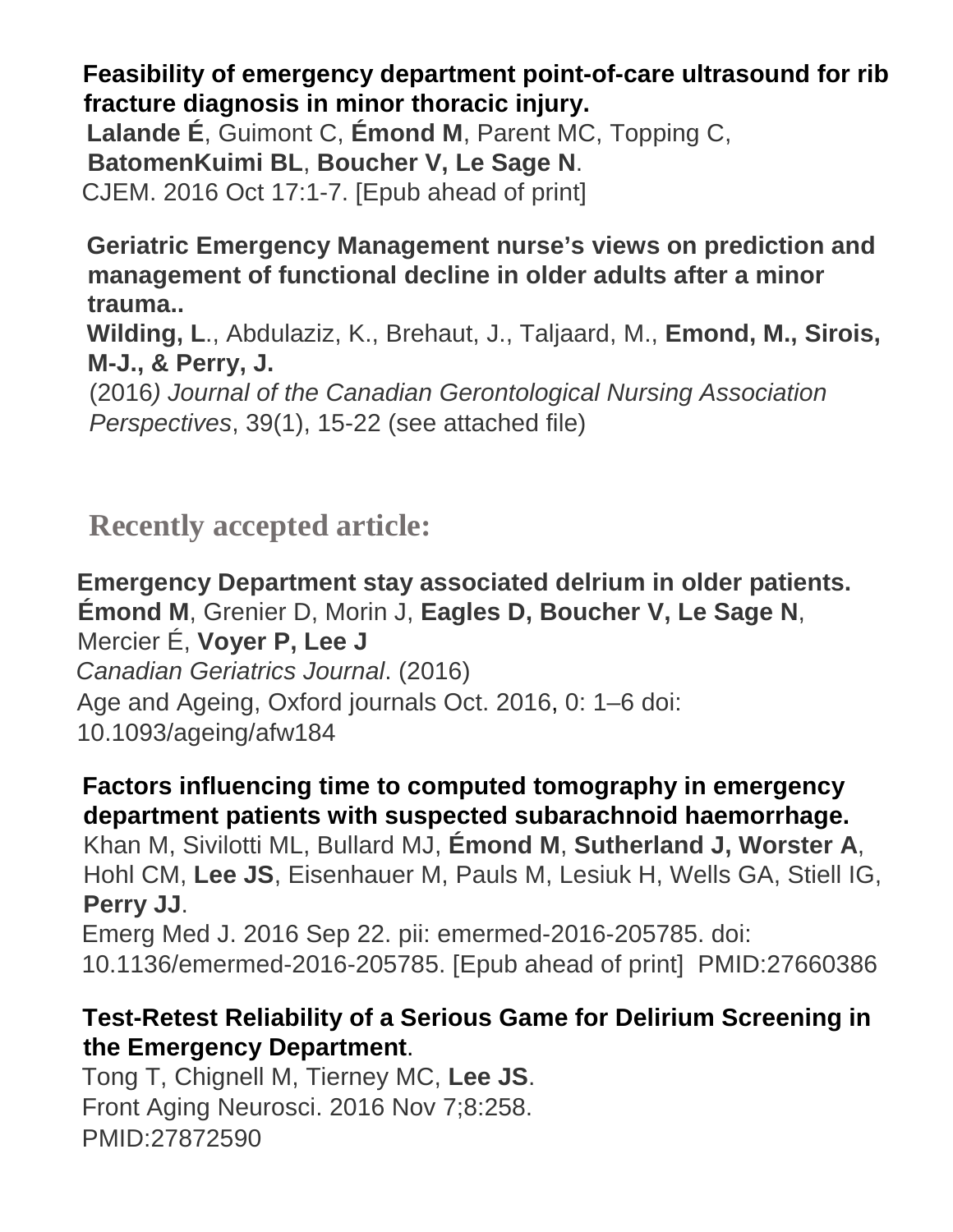### **Risk of Delayed Intracranial Hemorrhage in Anticoagulated Patients with Mild Traumatic Brain Injury: Systematic Review and Meta-Analysis.**

Chauny JM, Marquis M, Bernard F, Williamson D, Albert M, Laroche M, **Daoust R**.

J Emerg Med. 2016 Nov;51(5):519-528. doi: 10.1016/j.jemermed.2016.05.045. PMID:27473443

#### **Executive dysfunction following a mild traumatic brain injury revealed in early adolescence with locomotor-cognitive dual-tasks.**

Cossette I, Gagné MÈ, **Ouellet MC**, Fait P, Gagnon I, Sirois K, Blanchet S, **Sage NL**, McFadyen BJ.

Brain Inj. 2016 Oct 14:1-8. [Epub ahead of print]

#### **Comorbidity and its relationship with health service use and cost in community-living older adults with diabetes: A population-based study in Ontario, Canada.**

Fisher K, **Griffith L**, Gruneir A, Panjwani D, Gandhi S, Sheng LL, Gafni A, Chris P, Markle-Reid M, Ploeg J.

Diabetes Res Clin Pract. 2016 Oct 20;122:113-123. doi:

10.1016/j.diabres.2016.10.009. [Epub ahead of print] PMID:27833049

### **Cognitive measures in the Canadian Longitudinal Study on Aging.**

Tuokko H, **Griffith LE**, Simard M, Taler V. Clin Neuropsychol. 2016 Nov 10:1-18. [Epub ahead of print] PMID:27830627

## **Your publications!**

We look at **your production** regarding trauma, and we thought that it will be great to spread them to all the team.

**Timed Up and Go Predicts Functional Decline in Older Patients Presenting to the Emergency Department Following Minor Trauma Eagles D, Perry JJ, Sirois M-J, Lang E, Daoust R, Lee J, Griffith L, Wilding L, Neveu X, Emond M**. Age and Ageing, Oxford journals Oct. 2016, 0: 1–6 doi: 10.1093/ageing/afw184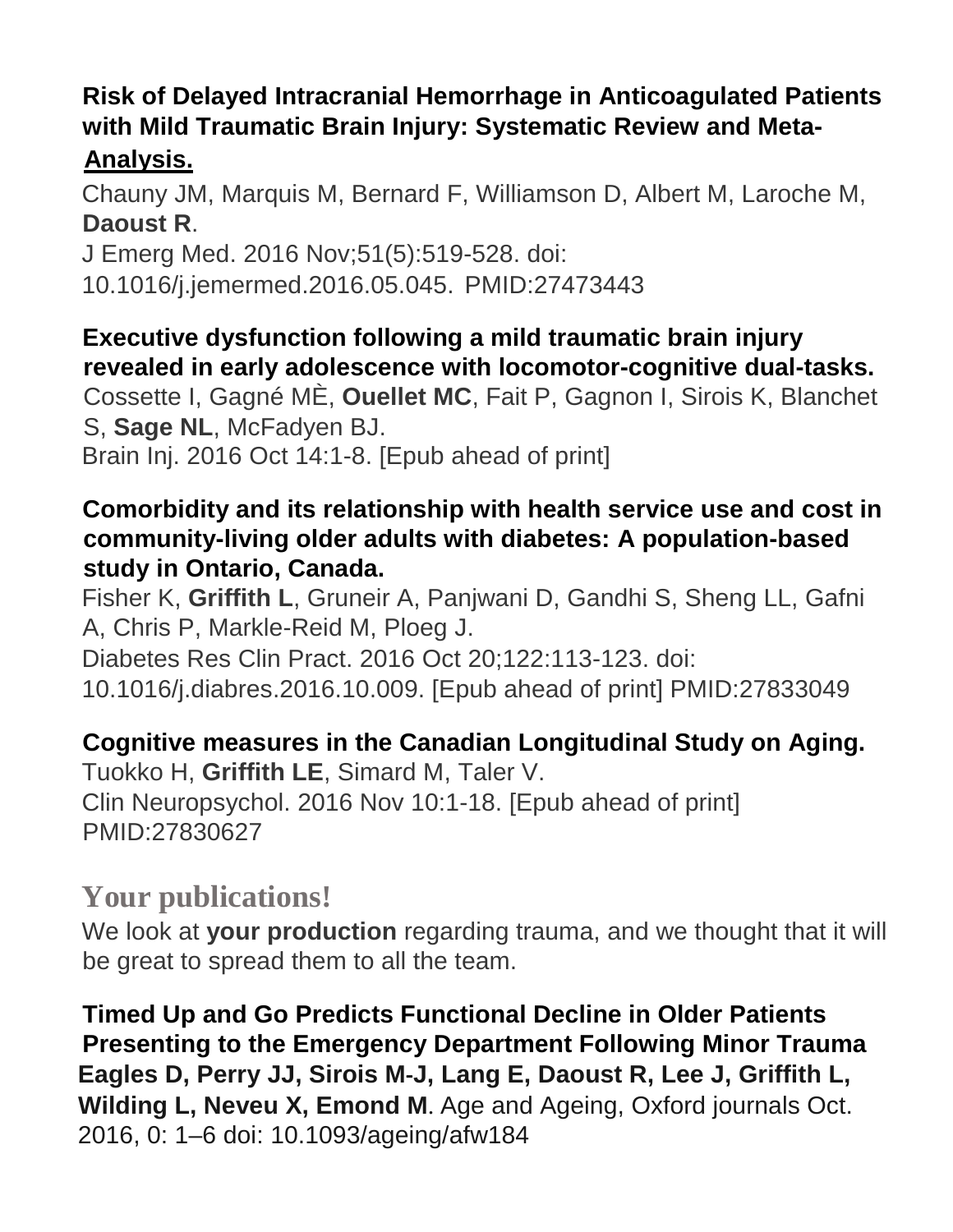## **Factors influencing time to computed tomography in emergency department patients with suspected subarachnoid haemorrhage.**

Khan M, Sivilotti ML, Bullard MJ, **Émond M**, **Sutherland J, Worster A**, Hohl CM, **Lee JS**, Eisenhauer M, Pauls M, Lesiuk H, Wells GA, Stiell IG, **Perry JJ**. Emerg Med J. 2016 Sep 22. pii: emermed-2016-205785. doi: 10.1136/emermed-2016-205785. [Epub ahead of print] PMID:27660386

#### **Test-Retest Reliability of a Serious Game for Delirium Screening in the Emergency Department**.

Tong T, Chignell M, Tierney MC, **Lee JS**. Front Aging Neurosci. 2016 Nov 7;8:258. PMID:27872590

**Risk of Delayed Intracranial Hemorrhage in Anticoagulated Patients with Mild Traumatic Brain Injury: Systematic Review and MetaAnalysis.** Chauny JM, Marquis M, Bernard F, Williamson D, Albert M, Laroche M, **Daoust R**.

J Emerg Med. 2016 Nov;51(5):519-528. doi: 10.1016/j.jemermed.2016.05.045.

PMID:27473443

**Executive dysfunction following a mild traumatic brain injury revealed in early adolescence with locomotor- cognitive dual-tasks.**  Cossette I, Gagné MÈ, **Ouellet MC**, Fait P, Gagnon I, Sirois K, Blanchet S, **Sage NL,** McFadyen BJ. Brain Inj. 2016 Oct 14:1-8. [Epub ahead of print]

**Comorbidity and its relationship with health service use and cost in community-living older adults with diabetes: A population-based study in Ontario, Canada.** Fisher K, **Griffith L**, Gruneir A, Panjwani D, Gandhi S, Sheng LL, Gafni A, Chris P, Markle-Reid M, Ploeg J. Diabetes Res Clin Pract. 2016 Oct 20;122:113-123. doi:10.1016/j.diabres.2016.10.009. [Epub ahead of print] PMID:27833049

**Cognitive measures in the Canadian Longitudinal Study on Aging.** Tuokko H, **Griffith LE**, Simard M, Taler V. Clin Neuropsychol. 2016 Nov 10:1-18. [Epub ahead of print] PMID:27830627